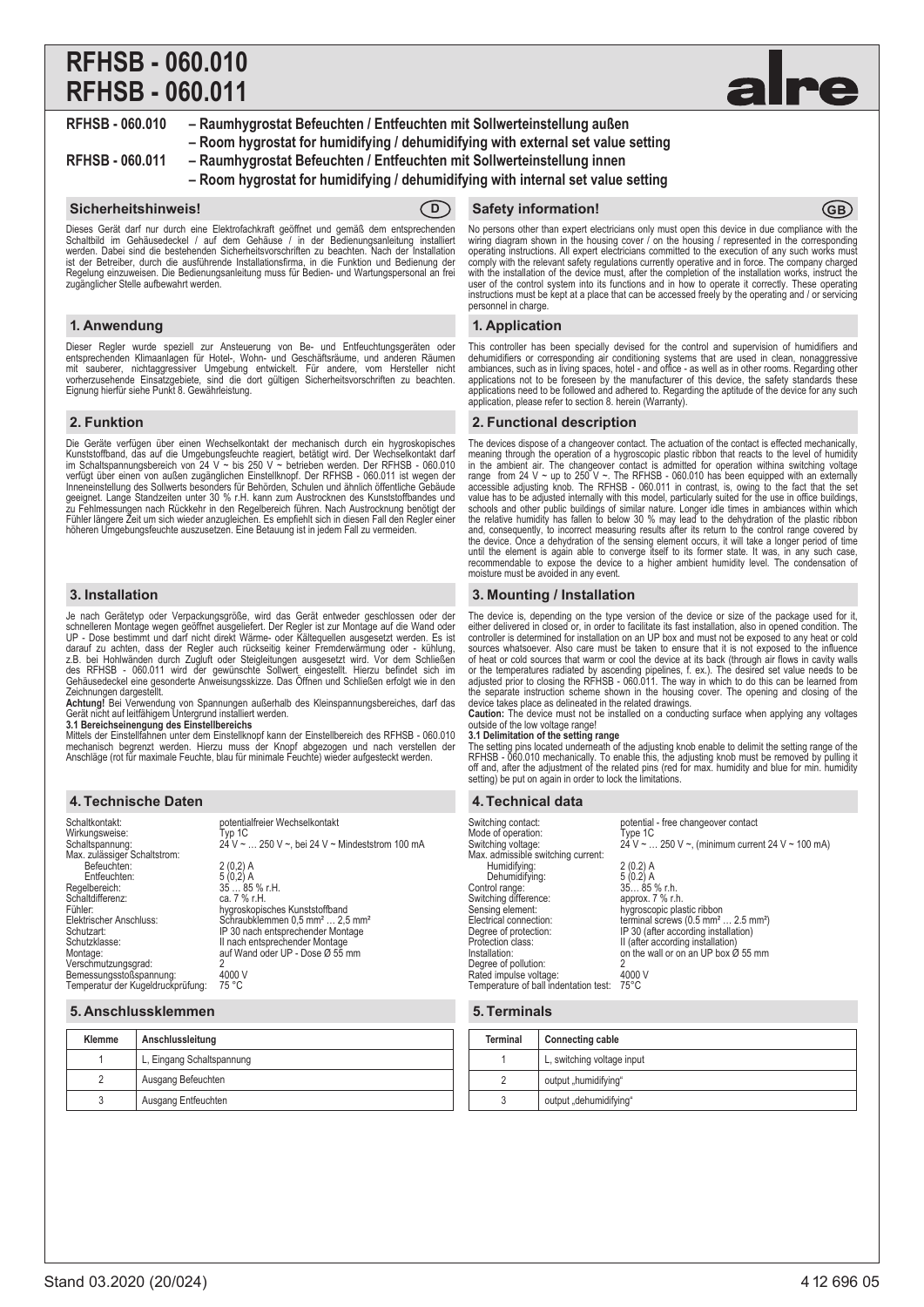**RFHSB - 060.010 – Hygrostat d'ambiance type humidification / déshumidification avec ajustage de la valeur de consigne externe – Umidificazione / deumidificazione igrostato ambiente con regolazione esterna del valore nominale**

**RFHSB - 060.011 – Hygrostat d'ambiance type humidification / déshumidification avec ajustage de la valeur de consigne interne – Umidificazione / deumidificazione igrostato ambiente con regolazione esterna del valore nominale**

### **Consigne de sécurité! F**



Uniquement des personnes qualifiées en matière d'électricité doivent ouvrir ce dispositif en conformité avec le schéma des connexions représenté dans le couvercle du boîtier / apposé sur le boîtier / représenté dans les notices d'instructions correspondantes. Tous électriciens spécialisés chargés de l'exécution de tels travaux doivent se conformer aux prescriptions de sécurité actuellement en vigueur s'y rapportant. La société chargée de l'installation du dispositif doit,<br>après l'achèvement des travaux, initier l'utilisateur aux fonctions du régulateur et à son opération correcte. Gardez cette notice d'instructions à un lieu librement accessible pour les opérateurs et hommes de service.

### **1. Utilisation**

Ce régulateur a été spécialement conçu pour le contrôle et surveillance d'humidificateurs et de déshumidificateurs ou des systèmes de climatisation utilisés dans des ambiances nettes et non - aggressives, telles comme dans des habitations, des salles ou chambres d'hôtel, des bureaux ou dans d'autres pièces. En ce qui concerne l'aptitude ou l'approbation du dispositif pour des<br>telles applications, veuillez également faire attention aux informations de garantie dans chapitre 8.<br>(Garantie) dans cette not

### **2. Fonctionnement**

Les dispositifs sont munis d'un contact de permutation. L'actionnement de ce contact est effectué mécaniquement, c'est - à - dire par l'opération d'un ruban hygroscopique en matière plastique qui réagisse au taux d'humidité qui existe dans l'air ambiant. Le contact de permutation est admis pour l'opération dans les limites d'une gamme de tension de commutation de 24 V ~ jusqu'à 250 V ~. Le type RFHSB - 060.010 est muni d'un bouton de réglage qui peut être accédé de l'extérieur. Le modèle RFHSB - 060.011, par contre, convient, en raison du fait qu'avec celui - ci la valeur de consigne est à ajuster à son intérieur, en particulier pour l'utilisation dans des immeubles de bureaux, des écoles ou dans d'autres immeubles publics d'une nature similaire. Des temps d'inactivité plus longs dans des ambiances dans lesquelles l'humidité relative était<br>tombée en dessous d'une valeur de 30 % peuvent aboutir à la déshydratation du ruban plastique<br>et, par conséquent, après le reto dispositif, à des résultats de mesure incorrects. Une fois une déshydratation du capteur survenue, il prend une période plus longue jusqu'à ce que le capteur soit encore capable de s'assimiler à son premier état. Il serait, dans un tel cas, recommandable d'exposer le dispositif à un degré d'humidité ambiante plus haut. La condensation de l'humidité ambiante est à éviter en tout cas.

# **3. Installation**

Le dispositif est, selon son type ou la taille du paquet utilisé pour son emballage, livré soit en condition fermée ou, pour faciliter son installation rapide, en condition ouverte. Le dispositif est prévu pour l'installation murale ou sur une boîte encastrée et ne doit pas être exposé à l'influence de sources de chaleur ou de froid. Il faut également veiller à ce que le dispositif ne soit pas exposé à l'influence de sources de chaleur ou de froide, qui le chauffent ou refroidissent à sa face arrière (par des courants d'air dans des murs creux ou par les températures répandues par des conduites montantes, par ex.). La valeur de consigne désirée doit être ajustée avant de fermer le RFHSB - 060.011. Pour une explication relative à la réalisation de ceci, veuillez vous reporter au schéma instructif séparé montré dans le couvercle du boîtier. L'ouverture et fermeture du dispositif se font comme démontré dans les dessins correspondants.

**Attention!** Ne jamais installer le dispositif sur des surfaces conductrices lors de l'application de tensions hors du domaine basses tensions!

**3.1 Limitation de la plage de réglage**<br>Les broches de réglage existant en dessous du bouton de réglage permettent de limiter<br>mécaniquement la plage de réglage du régulateur RFHSB - 060.010. Pour faire ça, d'abord enlever le bouton de réglage et ensuite régler les limites (broche rouge pour l'humidité maximale<br>et bleue pour l'humidité minimale). Après ceci, encore monter le bouton de réglage.

# **4. Caractéristiques techniques 4. Dati tecnici**

| Contact d'interruption:<br>Mode d'action:<br>Tension de commutation:<br>Courant d'interruption max. admissible:<br>Humidification:<br>Déshumidification:<br>Plage de réglage:<br>Différentiel:<br>Capteur:<br>Raccordement électrique:<br>Indice de protection:<br>Type de protection:<br>Installation:<br>Degré de pollution: | contact de permutation sans potentiel<br>Type 1C<br>24 V ~  250 V ~ (courant minimal à 24 V ~ 100 mA)<br>$2(0.2)$ A<br>$5(0.2)$ A<br>35  85 % HR<br>env. 7 % HR<br>ruban hygroscopique en matière plastique<br>bornes à vis $(0,5 \text{ mm}^2  2,5 \text{ mm}^2)$<br>IP 30 (après installation correspondante)<br>II (après installation correspondante)<br>murale ou sur une boîte encastrée Ø 55 mm |
|--------------------------------------------------------------------------------------------------------------------------------------------------------------------------------------------------------------------------------------------------------------------------------------------------------------------------------|--------------------------------------------------------------------------------------------------------------------------------------------------------------------------------------------------------------------------------------------------------------------------------------------------------------------------------------------------------------------------------------------------------|
| Tension nominale d'impulsion:                                                                                                                                                                                                                                                                                                  | 4000 V                                                                                                                                                                                                                                                                                                                                                                                                 |
| Température de l'essai de billage:                                                                                                                                                                                                                                                                                             | $75^{\circ}$ C                                                                                                                                                                                                                                                                                                                                                                                         |

#### **5. Bornes de raccordement**

| Borne | Câble de raccordement               |
|-------|-------------------------------------|
|       | L, entrée de la tension de commande |
|       | Sortie "humidification"             |
|       | Sortie "déshumidification"          |

### *Informazioni per la sicurezza!* $\qquad \qquad \qquad \qquad$  $\qquad \qquad$  $\qquad$  $\qquad$  $\qquad$  $\qquad$  $\qquad$  $\qquad$  $\qquad$  $\qquad$  $\qquad$  $\qquad$  $\qquad$  $\qquad$  $\qquad$  $\qquad$  $\qquad$  $\qquad$  $\qquad$  $\qquad$  $\qquad$  $\qquad$  $\qquad$  $\qquad$  $\qquad$  $\qquad$  $\qquad$  $\qquad$  $\qquad$  **\**

Questo apparecchio può essere aperto solo da un elettricista qualificato e installato secondo lo<br>schema elettrico corrispondente nel coperchio dell'alloggiamento / sull'alloggiamento / nelle istruzioni d'uso. Devono essere rispettate le norme di sicurezza presenti. Dopo l'installazione, il gestore deve essere istruito dalla società di installazione sul funzionamento e sull'esercizio del sistema di regolazione. Le istruzioni per l'uso devono essere conservate in un luogo liberamente accessibile al personale addetto all'uso e alla manutenzione.

# **1. Applicazione**

Questo regolatore è stato sviluppato appositamente per il controllo di umidificatori, deumidificatori o impianti di condizionamento per hotel, abitazioni e locali commerciali e altre stanze con un ambiente pulito e non aggressivo. Per altri campi di applicazione non prevedibili dal produttore, devono essere rispettate le disposizioni di sicurezza ivi applicabili. Per l'idoneità vedere il punto 8. Garanzia

#### **2. Funzione**

Gli apparecchi hanno un contatto in scambio che viene attivato meccanicamente da un nastro plastico igroscopico che reagisce all'umidità dell'ambiente. Il contatto in scambio può essere<br>azionato nel campo di tensione di commutazione da 24 V ~ a 250 V ~. L'RFHSB - 060.010 ha<br>una manopola di regolazione accessibil adatto per autorità, scuole e simili edifici pubblici grazie alla sua impostazione interna del valore<br>nominale. Tempi di inattività più lunghi in ambienti in cui l'umidità relativa è scesa al di sotto del<br>30% possono porta misura errati dopo il suo ritorno al campo di regolazione coperto dall'apparecchio. Una volta che si verifica una disidratazione del sensore, ci vorrà un periodo di tempo più lungo prima che sia di nuovo in grado di convergere al suo stato precedente. In tal caso, è comunque consigliabile esporre il regolatore ad un livello di umidità ambientale più elevato. La condensazione dell'umidità deve essere evitata in ogni caso.

# **3. Installazione**

A seconda del tipo di apparecchio o delle dimensioni dell'imballaggio, l'apparecchio viene fornito<br>chiuso o aperto per una più rapida installazione. Il regolatore è destinato al montaggio a parete o chiuso o aperto per una più rapida installazione. Il regolatore è destinato a su una scatola da incasso e non deve essere esposto direttamente a fonti di calore o di freddo. È importante assicurarsi che il regolatore non sia esposto ad alcun riscaldamento o raffreddamento esterno, ad esempio nel caso di mura a intercapedine a causa di correnti d'aria o alzate. Prima di chiudere l'RFHSB - 060.011 viene impostato il valore di riferimento desiderato. Il modo in cui farlo può essere appreso dallo schema di istruzioni separato mostrato nel coperchio dell'alloggiamento.

L'apertura e la chiusura avvengono come delineato nei relativi disegni. **Attenzione!** Se si utilizzano tensioni al di fuori del campo di bassa tensione, l'apparecchio non deve essere installato su superfici conduttive.

**3.1 Limitazione di campo della temperatura del campo di regolazione** Il campo di regolazione dell'RFHSB - 060.010 può essere limitato meccanicamente tramite le linguette di regolazione sotto la manopola di regolazione. Per fare questo, la manopola deve essere rimossa e dopo aver regolato i fermi (rosso per la massima umidità, blu per la minima umidità) deve essere sostituita.

| Contatto di commutazione:<br>Modalità di azione:<br>Tensione di commutazione:<br>Corrente di commutazione<br>max. ammessa: | contatto in scambio a potenziale zero<br>Tipo 1C<br>24V~ 250 V~, a 24V~, Corrente minima 100 mA |
|----------------------------------------------------------------------------------------------------------------------------|-------------------------------------------------------------------------------------------------|
| Umidificazione:                                                                                                            | 2(0,2)A                                                                                         |
| Deumidificazione:                                                                                                          | 5(0,2)A                                                                                         |
| Campo di regolazione:                                                                                                      | 35 85% r.H.                                                                                     |
| Differenziale di commutazione:                                                                                             | ca. 7 % r.H.                                                                                    |
| Sensore:                                                                                                                   | nastro di plastica igroscopico                                                                  |
| Collegamento elettrico:                                                                                                    | viti di fissaggio 0,5 mm <sup>2</sup> 2,5 mm <sup>2</sup>                                       |
| Tipo di protezione:                                                                                                        | IP 30 dopo il montaggio appropriato                                                             |
| Classe di protezione:                                                                                                      | Il dopo il montaggio appropriato                                                                |
| Montaggio:                                                                                                                 | a parete o su una scatola da incasso Ø 55 mm                                                    |
| Grado di sporcizia:                                                                                                        | 2                                                                                               |
| Sovratensione transitoria:<br>Temperatura prova di                                                                         | 4000 V                                                                                          |
| durezza Brinell:                                                                                                           | $75^{\circ}$ C                                                                                  |

#### **5. Morsetti di collegamento**

| <b>Morsetto</b> | Cavo di collegamento                    |
|-----------------|-----------------------------------------|
|                 | L, tensione di commutazione in ingresso |
|                 | Umidificazione in uscita                |
|                 | Deumidificazione in uscita              |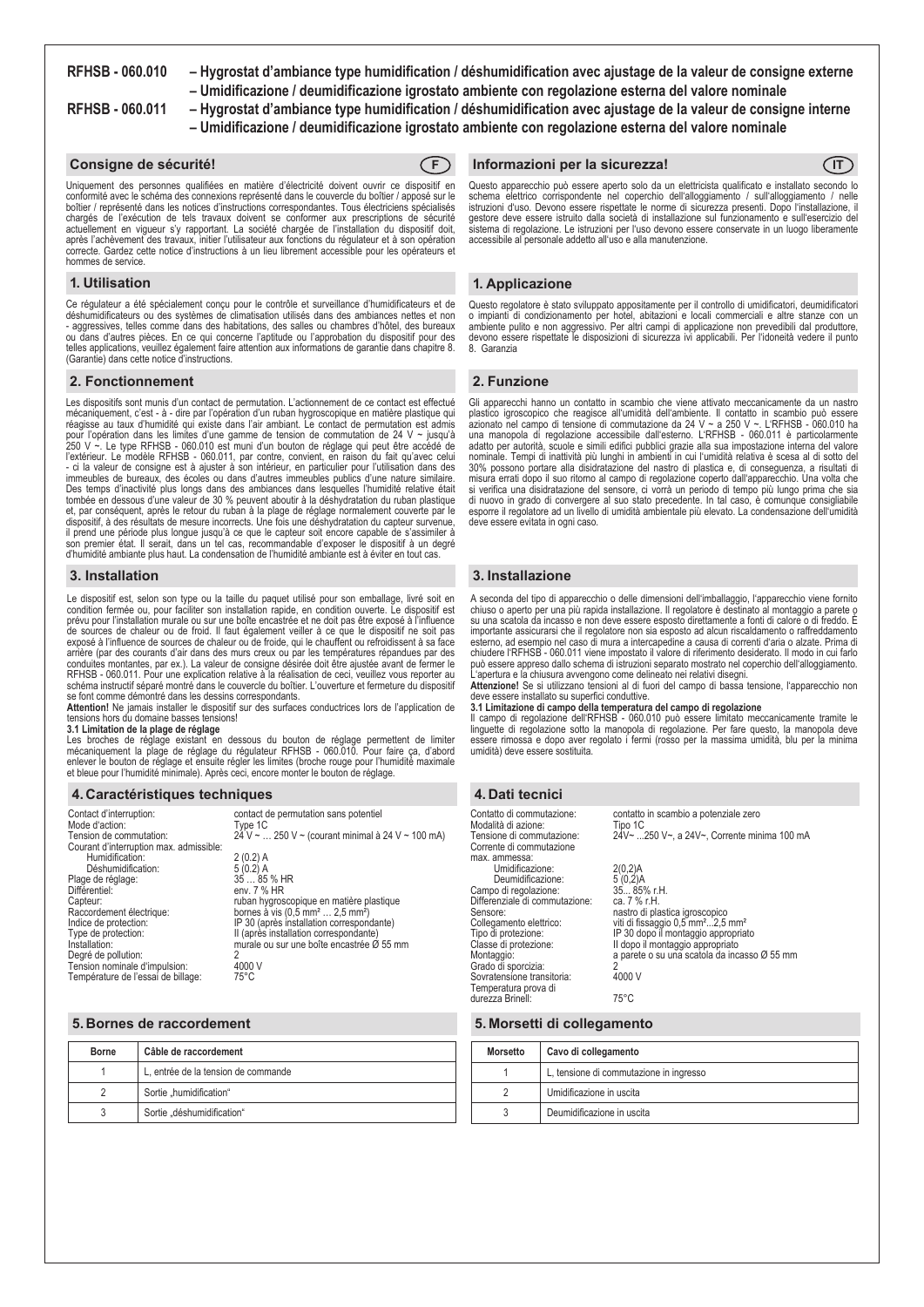**RFHSB - 060.010 – Pokojový hygrostat Zvlhčení / odvhlčení s vnějším nastavením požadované hodnoty**

**– Higrostat pokojowy nawilżanie/osuszanie z zewnętrzną regulacją wartości zadanej**

- **RFHSB 060.011 Pokojový hygrostat Zvlhčení / odvhlčení s vnitřním nastavením požadované hodnoty**
	- **Higrostat pokojowy nawilżanie/osuszanie z wewnętrzną regulacją wartości zadanej**

# **Bezpečnostní pokyny! CZ**



Tento přístroj může otevírat a instalovat v souladu s odpovídajícím schématem zapojení na víku přístroje / na krytu / podle návodu k použití pouze elektrotechnický odborník. Přitom musí dodržovat stávající bezpečnostní předpisy. Po instalaci zaškolí provádějící instalační firma do funkčnosti a ovládání regulace. Návod k použití je nutné pro ovládací a servisní personál uchovávat na volně přísstupném místě.

# **1. Použití**

Tento regulátor byl vyvinut speciálně pro zavlhčovací a odvlhčovací zařzení nebo odpovídající klimatizace v hotelových, obytných a obchodních prostorách a jiných prostorách s čistým, neagresivním prostředím. Pro použití v ostatních oblastech použití neurčených výrobcem je třeba dodržovat příslušné platné bezpečnostní předpisy. Co se týká vhodnosti viz bod 8. Záruka.

# **2. Funkce**

Přístroje disponují střídavým kontaktem, který se aktivuje mechanicky hygroskopickým<br>umělohmotným páskem, který reaguje na vlhkost v okolí. Střídavý kontakt lze provozovat v<br>rozsahu napětí spínání od 24 V ~ do 250 V . RFHS

# **3. Instalace**

Podle typu přístroje nebo velikosti balení se přístroj dodává buď uzavbřený nebo otevřený z důvodu rychlé montáže. Regulátor je určený k montáži na zeď nebo do krabice pod omítku a nesmí být vystaven přímým zdrojům tepla nebo zimy. Je třeba dbát na to, že regulátor není ani ze<br>zadní strany vystaven žádnému dalšímu zdroji tepla nebo chlazení např. u dutých stěn průvanu<br>nebo stoupačkám. Před uzavřením vyobrazení se nachází na víku krytu. Otevírání a zavírání se provádí podle nákresů.<br>**Pozor!** Při používání napětí mimo rozsahu nízkého napětí se přístroj nesmí instalovat na vodivém

podkladu.

#### **3.1 Zúžení oblasti rozsahu nastavení**

Pomocí symbolů nastavení pod otočným regulátorem lze mechanicky omezit rozsah nastavení RFHSB - 060.010 . Je nutné otočné kolečko vytáhnout a po nastavení dorazů (červená pro maximální vlhkost, modrý pro minimální vlhkost) znovu nasadit.

### **4. Technické údaje**

Spínací kontakt: potenciálně volný střídavý kontakt Typ kontaktu:<br>Spínací napětí: Typ 1C<br>24V~ ...250 V~, při 24V~, Minimální el. proud 100 mA Max. přípustný spínací proud: Zavlhčování: 2(0,2)A Pripostory Spinach produced and the produced produced by CAS-<br>
Davihčování: 5 (0,2)A<br>
Ulační rozsah: 5 (0,2)A<br>
Ulační rozsah: 35... 85% r. H.<br>
nací rozdíl: ca. 7 % r. H. Regulační rozsah: Spínací rozdíl:<br>Čidlo: Čidlo: hydroskopický umělohmotný pásek Elektrické připojení: Šroubové svorky 0,5 mm²...2,5 mm² Druh ochrany: IP30 po odpovídající montáži Trída ochrany:<br>
Třída ochrany:<br>
Třída ochrany:<br>
II po odpovídající montáži<br>
Montáž:<br>
II po odpovídající montáži<br>
II a zeď nebo do krabici po na zeď nebo do krabici pod omítku Ø 55 mm Stupeň znečištění: 2<br>Stupeň znečištění: 2<br>Jmenovité rázové nanětí: 4000 V Jmenovité rázové napětí: 4000<br>Teplota zkoušky tlaku koule: 75°C Teplota zkoušky tlaku koule:

# **5.Připojovací svorky**

| Svorka | Přípojné vedení         |
|--------|-------------------------|
|        | L, vstup spínací napětí |
|        | Výstup zavlhčení        |
|        | Výstup odvlhčení        |

# **Wskazówka dotycząca bezpieczeństwa! PL**

Niniejsze urządzenie może być otwierane wyłącznie przez wykwalifikowanego elektryka i instalowane zgodnie z odpowiednim schematem połączeń w pokrywie obudowy / na obudowie / w instrukcji obsługi. Należy przestrzegać obowiązujących przepisów bezpieczeństwa. Po zakończeniu instalacji użytkownik musi zostać przez firmę instalacyjną poinstruowany w zakresie działania i obsługi systemu sterowania. Instrukcja obsługi musi być przechowywana w miejscu łatwo dostępnym dla personelu obsługującego i konserwującego.

### **1. Zastosowanie**

Sterownik ten został specjalnie zaprojektowany do sterowania nawilżaczami i osuszaczami lub odpowiednimi klimatyzatorami do pomieszczeń hotelowych, mieszkalnych i komercyjnych oraz innych pomieszczeń o czystym, nieagresywnym otoczeniu. W przypadku innych, nieprzewidzianych przez producenta zakresów zastosowania należy przestrzegać obowiązujących w tym zakresie przepisów bezpieczeństwa. Przydatność, patrz punkt 8. Gwarancja.

# **2. Zasada działania**

Urządzenia posiadają styk przełączny, który jest mechanicznie uruchamiany przez higroskopijną taśmę z tworzywa sztucznego reagującą na wilgotność otoczenia. Styk przełączny może pracować w zakresie napięć łączeniowych od 24 V ~ do 250 V ~. RFHSB - 060.010 posiada dostępne od zewnątrz pokrętło regulacji. Ze względu na wewnętrzne dostosowanie wartości zadanej RFHSB<br>- 060.011 jest szczególnie przydatny dla urzędów, szkół i podobnych budynków publicznych.<br>Długie okresy eksploatacji poniżej 30% wil wyschnięciu czujnik potrzebuje więcej czasu do ponownego ustawienia się. W takim przypadku zaleca się wystawienie sterownika na działanie wyższej wilgotności otoczenia. Należy jednak zawsze unikać obroszenia.

### **3. Instalacja**

W zależności od typu urządzenia lub wielkości opakowania urządzenie jest dostarczane jako<br>zamknięte lub otwarte w celu szybszego montażu. Sterownik jest przeznaczony do montażu<br>na ścianie lub w puszce podtynkowej i nie moż

instruktażowy. Otwieranie i zamykanie odbywa się zgodnie z rysunkami. **Uwaga!** Przy stosowaniu napięć spoza zakresu niskich napięć urządzenie nie może być instalowane na powierzchniach przewodzących prąd.

# **3.1 Ograniczenie zakresu nastaw**

Zakres nastawy RFHSB - 060.010 można ograniczyć mechanicznie za pomocą sztyftów nastawczych pod pokrętłem regulacji. W tym celu należy wyciągnąć pokrętło i po ustawieniu ograniczników (czerwony dla maksymalnej wilgotności, niebieski dla minimalnej wilgotności) ponownie je wetknąć.

#### **4. Dane techniczne**

Zestyk przełączny: bezpotencjałowy styk przełączny Rodzaj styku:<br>Napięcie łączeniowe: Typ 1C<br>24 V~ ...250 V~, przy 24 V~, Prąd minimalny 100 mA Maks. dopuszczalny prąd zestyku: Nawilżanie: 2(0,2)A Osuszanie: 5 (0,2)A Zakres regulacji: Prąd wyjściowy 35... 85% wzgl. wilg. Różnica przełączania:<br>Czujnik: Czujnik: higroskopijna taśma z tworzywa sztucznego Przyłącze elektryczne: Zaciski śrubowe 0,5 mm²...2,5 mm² Stopień ochrony: IP 30 po odpowiednim montażu Klasa ochrony: II po odpowiednim montażu na ścianie lub na puszce podtynkowej Ø 55 mm Stopień zabrudzenia: 2<br>Znamionowe napiecje udarowe: 4000 V Znamionowe napięcie udarowe: Temperatura kontroli ciśnienia kulkowego: 75°C

# **5. Zaciski przyłączeniowe**

| <b>Zacisk</b> | Przewód przyłączeniowy           |
|---------------|----------------------------------|
|               | L, Wejście napięcia łączeniowego |
|               | Wyjście nawilżania               |
|               | Wyjście osuszania                |